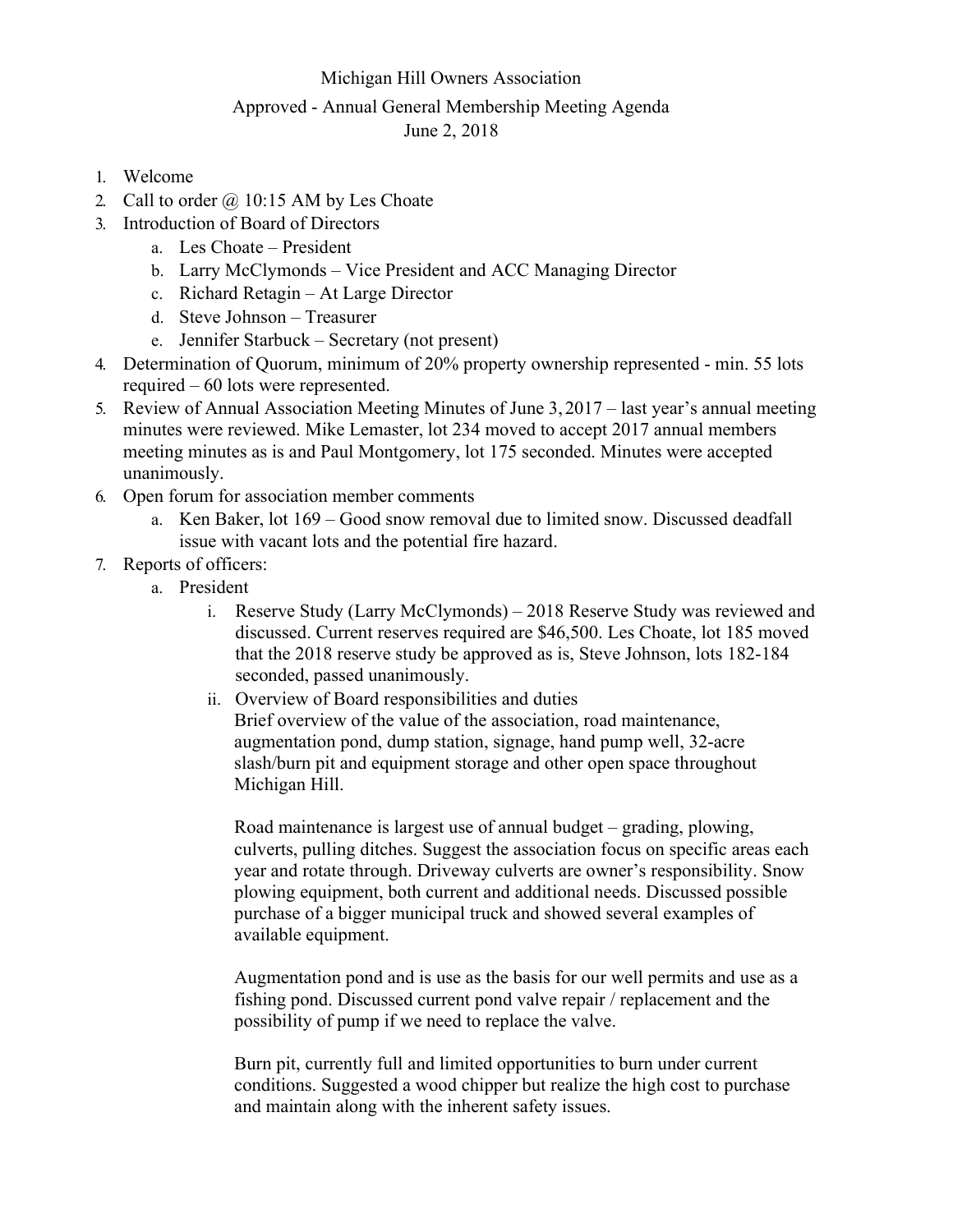## b. Vice President

| <b>ACC Activity Report</b> |                                                                                                                      |
|----------------------------|----------------------------------------------------------------------------------------------------------------------|
| Approved:                  |                                                                                                                      |
| Lot $01$                   | Schroeder – New home                                                                                                 |
| Lot $26$                   | Sanford – New metal roof                                                                                             |
| Lot $107$                  | Hogan – Add stone veneer to base of house and south                                                                  |
|                            | facing area                                                                                                          |
| Lot $111$                  | Matulik - New metal roof                                                                                             |
| Lot 155                    | Shives - New metal roof and restain house                                                                            |
| Lot $168$                  | Hecker – Repaint house                                                                                               |
| Lot 175                    | Montgomery - Reside garage to match house                                                                            |
| Lot $212$                  | Tucker - New Shed                                                                                                    |
| Lot $226$                  | Baker – Addition with garage                                                                                         |
| Lot 234                    | Lemaster - New shed                                                                                                  |
| Lot $236$                  | Weiland – New shed                                                                                                   |
| Lot 248                    | Bailey – Restain house                                                                                               |
| Lot 500                    | Cull – New House                                                                                                     |
| Denial:                    |                                                                                                                      |
| Lot 211                    | Haralson – Metal storage container as a shed                                                                         |
| Issues:                    |                                                                                                                      |
| Lot $76$                   | Colburn – Unapproved structures – Reported to county –<br>Agreed to speed up building effort, currently working with |
|                            | county and periodic compliance reviews with MHOA                                                                     |
|                            | board, \$100 monthly fine on hold with possible waive or                                                             |
|                            | retroactive based on compliance.                                                                                     |
|                            | Crosby – unapproved shed, trash, unlicensed vehicle, house                                                           |
|                            | without roofing (many years) – reported to county                                                                    |
| Lot 217                    | Whigham $-$ unapproved partial shed $-$ agreed to remove                                                             |
|                            | February 2017 - \$100 per month fine starting October 1,                                                             |
|                            | 2017 due to lack of conformance – reported to county                                                                 |
|                            | Lot 103                                                                                                              |

## c. At-Large Member

- i. Internet update CenturyLink has had some issues with the fiber that was put in and having to replace some equipment. Targeting the end of June for availability and Internet speeds of 10-20Mbps. Other options are: ViaSat (12- 15Mbps) for \$95 per month, Hughes (20Mbps) for 10GB for \$59 per month and also Park County Phone Company but you need a clear line of site to Como, no fee supplied.
- ii. Augmentation Pond currently drained due to valve repair. Will refill after repair but will not add fish this year.
- iii. 2017-2018 Snow plowing Kept north entrance open most of this last season due to low snow. Primary snow plow operator is Patrick Rue and we are looking for a 2<sup>nd</sup> snow plow operator. MHOA owns and operates our own trucks and pays \$25/hour to our snow plow drivers.
- iv. 2018 Road grading initial spring grading complete. Will add ~40 truckloads of gravel this year and complete  $2<sup>nd</sup>$  grading in the fall.
- v. Burn pit use currently full and temporarily closed until we can burn it. Due to dry conditions, county fire ban this may be awhile to complete. Plan to build two 20 x 20 burn pits after burned so we will not need a Colorado air permit to burn. Will be able to self-burn with a permit from Como-Jefferson fire department. The Fairplay transfer station is available for slash.